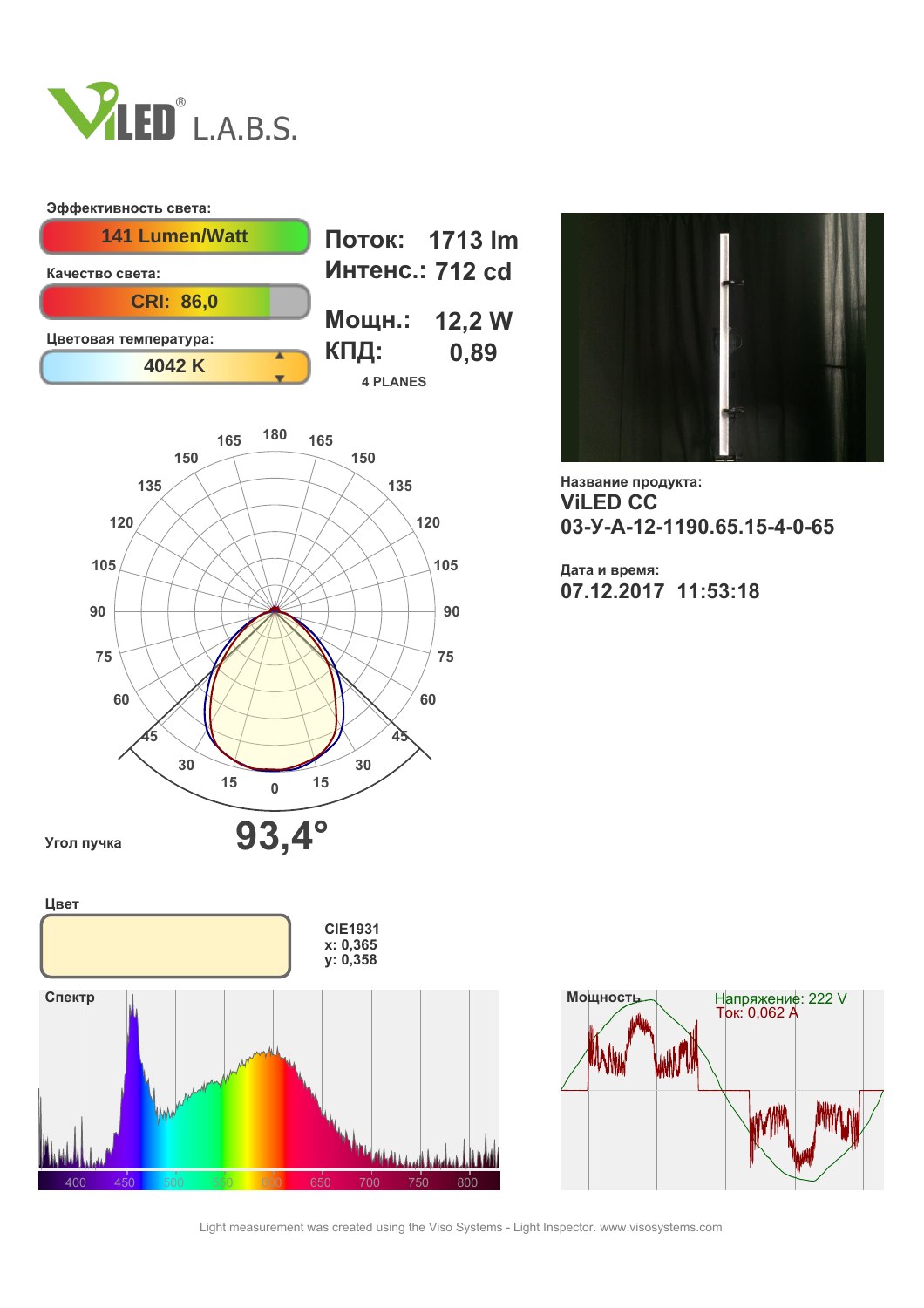

#### **Colormetrics 2 of 3**



**TM30: 81,8 CRI: 86,0 (R1-R8)**



**CRI R values, only R1-R8 are used to calculate final CRI value**

R1 | R2 | R3 | R4 | R5 | R6 | R7 | R8 | R9 | R10 | R11 | R12 | R13 | R14 | R15 86,89 | 96,39 | 93,83 | 81,88 | 85,89 | 91,14 | 83,79 | 67,93 | 23,62 | 89,68 | 81,60 | 65,16 | 90,47 | 97,69 | 81,68

# 470 **TM30 C values, 16 binned values out of total of 99 C values**

 $\frac{60,02}{2}$ C1 I C2 I C3 I C4 I C5 I C6 I C7 I C8 I C9 I C10 I C11 I C12 I C13 I C14 I C15 I C16 75,63 | 84,67 | 82,75 | 87,68 | 88,23 | 91,44 | 85,13 | 83,32 | 78,77 | 72,07 | 77,36 | 86,68 | 82,07 | 85,39 | 74,29 | 74,46

#### **CQS Q values**

| $\Omega$ 1<br>Q2<br>Q8<br>Q6<br>Q9<br>Q4<br>Q <sub>3</sub><br>Q5<br>$Q7$                  | Q10   Q11   Q12   Q13 | $Q14$   Q15 |  |
|-------------------------------------------------------------------------------------------|-----------------------|-------------|--|
| 80,64 96,09 82,83 75,01 78,36 80,99 86,19 89,56 97,69 92,61 87,06 84,23 83,45 75,60 77,90 |                       |             |  |

#### **Color parameters**

| CCT   | CRI  | CRI <sub>R9</sub> | <b>TM30 Rf</b> | TM30 Rg | CQS           | $\overline{\phantom{a}}$<br>,, |     |     |     | Duv    |
|-------|------|-------------------|----------------|---------|---------------|--------------------------------|-----|-----|-----|--------|
| 4042K | 86,0 | 23,6              | 81.8           | 93,1    | $\sim$<br>oo, | υ,4                            | ، 0 | 0.2 | 0,3 | 0,0039 |

**Q1**

**Q2**



 $\alpha$ 

91 90

96





**Q3 Q4 Q5 Q6 Q7 Q8 Q9 Q10 Q11 Q12 Q13 Q14 Q15**